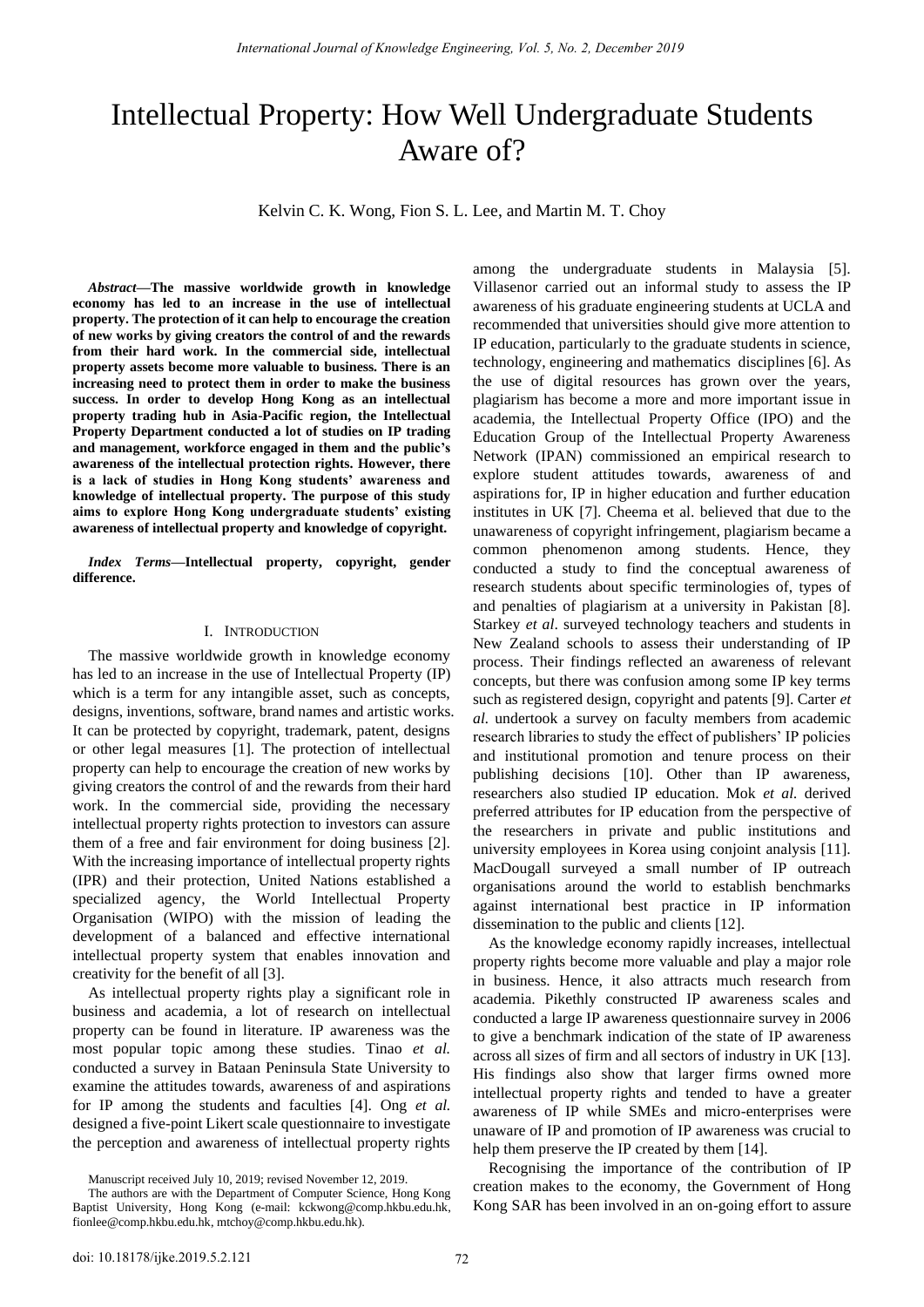the business investors in Hong Kong can get their intellectual property rights protected [15]. In order to develop Hong Kong as an IP trading hub in Asia-Pacific region, the Intellectual Property Department (IPD) commissioned a research service provider to collect opinions and quantitative information on IP trading activities conducted by establishments in IP-related industries [16]. IPD also commissioned another research service provider to conduct a survey to collect information on the current landscape of the workforce engaged in IP trading and management activities in order to have a better understanding of the manpower in IP trading and management [17]. With the intention of keeping track of the business's and public's awareness of the intellectual protection rights, the IPD has been conducting surveys on business attitudes towards IP recurrently since 2004 and surveys on public awareness of IP right protection regularly since 1999 [18]-[21]. All these findings are useful to the Government in making policies regarding the promotion and development of IP trading in Hong Kong. Though some research on business's and public's awareness of the intellectual protection rights, IP trading activities and workforce engagement has been conducted in Hong Kong by IPD, there is a lack of studies in Hong Kong students' awareness and knowledge of IP. In view of the limited studies in this aspect, this study aims to explore Hong Kong undergraduate students' existing awareness of IP and knowledge of copyright.

## II. THE STUDY

This study was conducted through a self-administered survey. A questionnaire was developed with reference to the works and findings from literatures on IP and the promotional materials and learning aids published by IPD [22]. The questionnaire consisted of three parts. The first part collected students' demographic information. The second part was a list of questions to test students' knowledge on the available types of IP while the last part contained a list of statements to assess students' understanding of copyright protection.

The questionnaire was administered at the end of the classes and the participation was voluntary. The study sample included 155 undergraduate students of which 68 and 84 were males and females respectively and three students did not indicate their gender. They were from six faculties and schools and scattered from Year 1 to Year 4 of study.

III. RESULTS AND DISCUSSION

 $T_{\rm eff}$  is the available  $T_{\rm eff}$  is the available to  $T_{\rm eff}$ 

| TADLE I. HOW WELL STUDENTS KNEW THE AVAILABLE TYPES OF IF |         |           |             |  |  |
|-----------------------------------------------------------|---------|-----------|-------------|--|--|
| IP type                                                   | Correct | Incorrect | Do not know |  |  |
|                                                           | answer  | answer    |             |  |  |
| Copyright                                                 | 74.3%   | 16.1%     | 9.6%        |  |  |
| Design                                                    | 59.6%   | 23.5%     | 16.9%       |  |  |
| Patents                                                   | 64.2%   | 24.1%     | 11.7%       |  |  |
| Trademarks                                                | 57.1%   | 37%       | 5.9%        |  |  |

The questions in the second part of the questionnaire tested how well the students knew about the available types of IP. Table I shows that copyright was the best known IP type. 74.3% of the students could answer the question related to copyright correctly. This result is expected as all freshmen of the university under study were required to complete the

Academic Integrity Online Tutorial which was designed to promote academic integrity. After going through all the tutorial modules, students needed to complete a quiz with at least 80% score in order to pass this tutorial. One of its tutorial modules was about copyright issues. Hence, most of the students had learned about copyright before they completed the questionnaire for this study.

Patent (64.2%) was the second best known type by students and followed by design (59.6%) and trademarks (57.1%). Students' knowledge on these three IP types is acceptable. This may be attributed to their participation in the events and activities organized by the Knowledge Transfer Office which is committed to assist in patent application and commercialization of the university inventions, to promote the awareness of the protection of intellectual property and to nurture in-campus entrepreneurship development. Further analysis reveals that students from Business School got a much higher percentage of giving the correct answer in copyright (92.3%), patent (90.9%) and trademark (87.5%) than the overall percentage shown in Table I. As intellectual property assets become more valuable to business, they need to be protected in order to make the business success. It is believed that business students may be more aware of the available IP types.

The third part of the questionnaire consisted of 10 statements concerning copyright protection and some of statements were scenario based. Students were asked to determine whether the statement was true or false and the "I do not know" option was also provided. Table II indicates that the students' overall knowledge of copyright protection was good as over 65% of the students could give correct answer to 7 statements. However, attention should be paid to the other 3 statements with the low correct answer percentages. Statement 10 "It is an infringing act to upload a photo taken by your friend to your website for public access without his/her permission" was the statement with the third lowest correct answer rate (51.9%). As youngsters might like to share their items with their friends, friendship could reduce their awareness of copyright ownership.

Statement 2 "There is no need to register copyright" and statement 7 "If a teacher is employed full-time at a school, the copyright in the class presentation slides created for teaching use in his/her school normally does not belong to him/her" were the least (19.5%) and second least (39.5%) answered correctly by students. This is not a surprise to have statement 2 being the statement with the lowest correct answer percentage because the ownership of the other IP rights needs to go through some registration process, but copyright is automatically granted at the moment the work is created. This may make students confuse that copyright also needs registration. Another possible explanation is that the copyright issues module of the university's Academic Integrity Online Tutorial does not explicitly mention that the copyright is automatically generated. For statement 7, students received unsatisfactory performance could be because the university's Academic Integrity Online Tutorial focuses on students' academic study rather than teachers' work. Hence, they might not have a clear picture on this issue.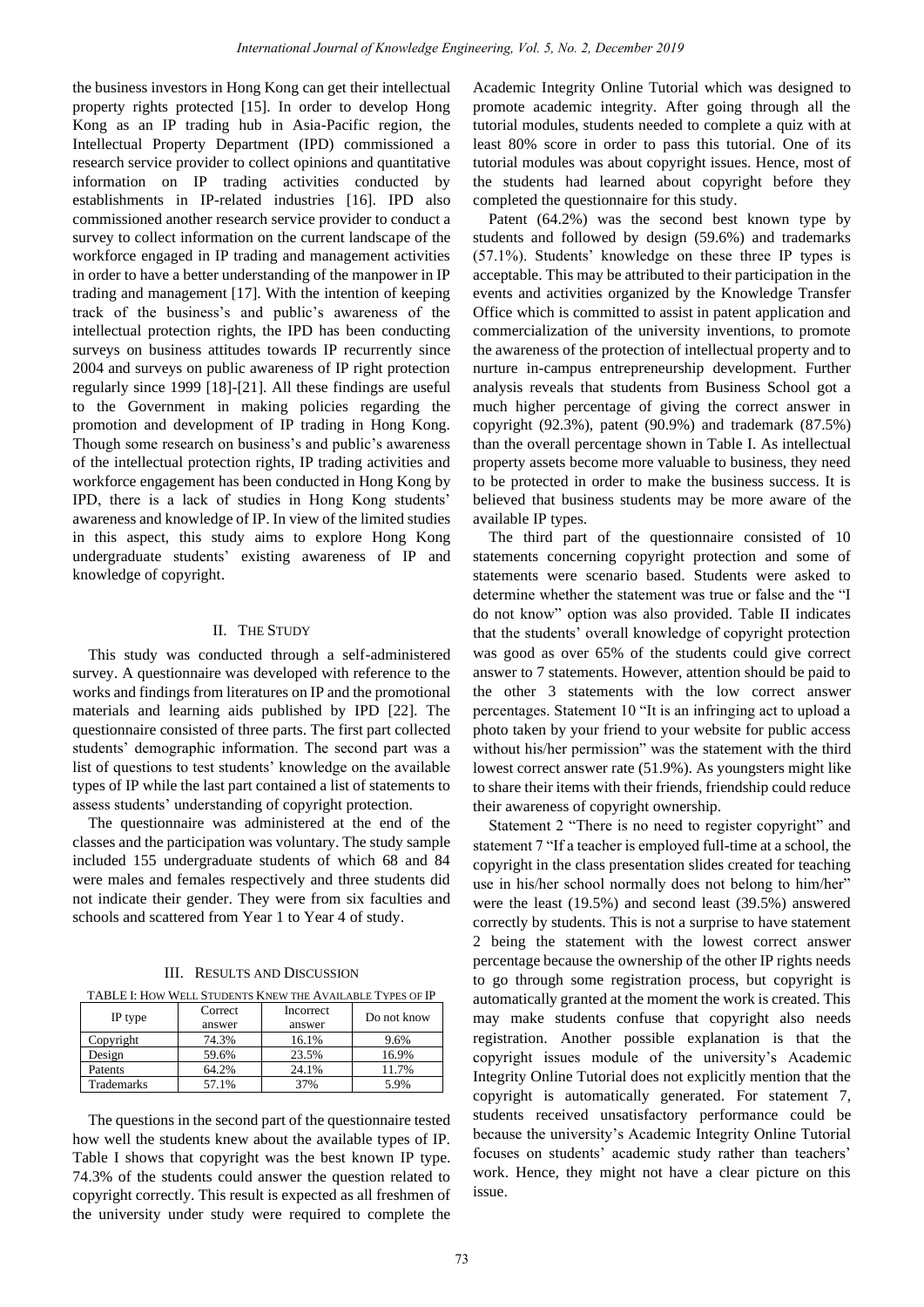|  |  |  | TABLE II: HOW WELL STUDENTS UNDERSTOOD COPYRIGHT PROTECTION |
|--|--|--|-------------------------------------------------------------|
|--|--|--|-------------------------------------------------------------|

|                  | Statements                                                                                                                                                                                       | Correct<br>answer | Incorrect<br>answer | Do not<br>know |
|------------------|--------------------------------------------------------------------------------------------------------------------------------------------------------------------------------------------------|-------------------|---------------------|----------------|
| 1.               | An idea in your mind is<br>protected by copyright.                                                                                                                                               | 75.3%             | 17.5%               | 7.1%           |
| 2.               | There is no need to register<br>copyright.                                                                                                                                                       | 19.5%             | 77.3%               | 3.2%           |
| 3.               | Works can be copied freely if<br>they do not bear any statement<br>or logo showing that they are<br>protected by copyright.                                                                      | 67.1%             | 22.6%               | 10.3%          |
| $\overline{4}$ . | The exclusive copyright of an<br>author lasts forever.                                                                                                                                           | 69.7%             | 18.7%               | 11.6%          |
| 5.               | Restaurants can legally<br>play music to their<br>customers without the<br>permission from the<br>music copyright owner.                                                                         | 65.6%             | 20.1%               | 14.3%          |
| 6.               | If you use a recipe book to<br>make a meal without asking for<br>permission from the book<br>author, copyright in the book is<br>not infringed.                                                  | 53.2%             | 34.4%               | 12.3%          |
| 7.               | If a teacher is employed<br>full-time at a school, the<br>copyright in the class<br>presentation slides created for<br>teaching use in his/her school<br>normally does not belong to<br>him/her. | 39.4%             | 42.6%               | 18.1%          |
| 8.               | The copyright in your term<br>paper belongs to you. The<br>university cannot publish it<br>without your permission.                                                                              | 67.1%             | 23.9%               | 9.0%           |
| 9.               | For educational purpose,<br>teachers can scan the whole<br>textbook and post it to the<br>Internet for their students.                                                                           | 74.2%             | 14.8%               | 11.0%          |
| 10.              | It is an infringing act to upload<br>a photo taken by your friend to<br>your website for public access<br>without his/her permission.                                                            | 51.9%             | 33.1%               | 14.9%          |

Note: Percentages may not add up to 100 due to rounding of figures

As a substantial body of gender research exists in different areas such as learning styles [23], computer science course taking [24] and ICT awareness [25], the authors were also interested to study whether there was any gender difference in the awareness of IP. Hence, further analysis was performed using inferential statistics to compare the students' overall awareness score by gender. A score was assigned to each question/statement in the second part and third part of the questionnaire. The scores gained by individual student in each question/statement in the respective part were summed to represent the student's overall awareness/knowledge in the corresponding IP that the part was assigned to assess.

TABLE III: T-TEST COMPARISON OF STUDENT AWARENESS SCORE ON AVAILABLE TYPES OF IP BY GENDER

|      | Male<br>$(n=66)$ | Female<br>$(n=79)$ | t-value | P < .05 | <b>Effect Size</b> |
|------|------------------|--------------------|---------|---------|--------------------|
| Mean | 2.42             | 2.15               | 1.18    | NS      | 0.237              |
| SD   | .35              | 1.42               |         |         |                    |

Table III exhibits that there was no statistically significant difference between male students and female students in IP type awareness though the male group had a slightly higher IP type awareness mean score than the female group. It may

be explained by the attribution to chance.

TABLE IV: T-TEST COMPARISON OF STUDENT SCORE ON UNDERSTANDING OF COPYRIGHT PROTECTION BY GENDER

|      | Male<br>$(n=68)$ | Female<br>$(n=84)$ | t-value | P < .05 | <b>Effect Size</b> |
|------|------------------|--------------------|---------|---------|--------------------|
| Mean | 5.69             | 5.95               | $-.80$  | NS      | 0.130              |
| SD   | . 99             | 2.01               |         |         |                    |

It is shown in Table IV that female student group had a slightly higher copyright protection knowledge mean score than the male students. Since this mean difference was not significant, attribution to chance may be one of the explanations. Another possible explanation may be that female students paid more attention to study the copyright issues module of the Academic Integrity Online Tutorial. Students were asked in the questionnaire if they would like to learn more about IP knowledge. The percentage (58.3%) of female students was higher than that (39.7%) of the male students regarding the keenness to learn more about IP. It indicates that female students were more eager to learn and it comes as no surprise that they would put more effort in studying the module materials.

### IV. CONCLUSION AND RECOMMENDATIONS

This study examined the awareness of IP among undergraduate students in Hong Kong. It was found that copyright was the best known IP type among patent, design and trademarks. About three quarters of the students could answer the questions concerning copyright correctly. Further analysis reveals that students from Business School got a much higher percentage of giving the correct answers in the questions related to copyright, patent and trademark than the overall averages. This may be due to the reason that they paid more attention to IP as it had become a valuable asset in business. Another analysis results show that students had a good overall knowledge of copyright protection. However, many of them did not aware that copyright does not require registration. Statistical analysis results reveal that there was no significant difference between male students and female students in IP type awareness and knowledge of copyright protection.

Regardless of the small sample taken in one university, the above findings can only be considered as preliminary and provide an insight for further studies. Similar research can be repeated in other universities and higher education institutions in order to confirm the findings. As reported above, about 80% of the students did not aware that copyright is generated automatically once the work has been created, further education on this is recommended. Since the importance and value of intellectual property rights are increasing, there will be a strong need to incorporate IP education into university learning programmes especially those technology and business programmes. The launch of the Academic Integrity Online Tutorial for all freshmen in the authors' university is a good starting point. However, it is only focused on academic honesty such as plagiarism, copyright, falsification and fabrication. It is suggested to enrich this tutorial to cover other aspects of intellectual property.